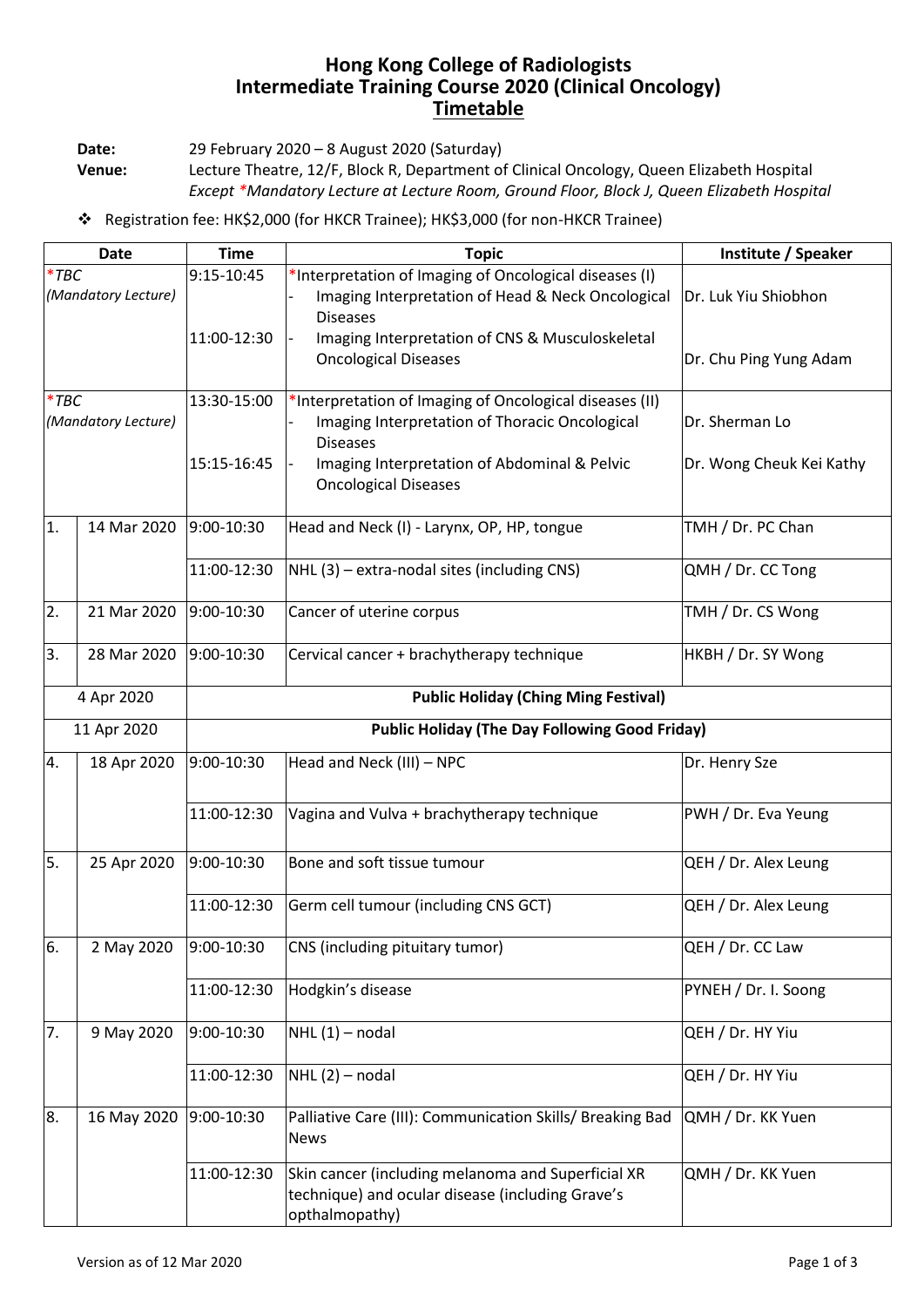## **Hong Kong College of Radiologists Intermediate Training Course 2020 (Clinical Oncology) Timetable**

|     | <b>Date</b> | <b>Time</b> | <b>Topic</b>                                                             | Institute / Speaker        |
|-----|-------------|-------------|--------------------------------------------------------------------------|----------------------------|
| 9.  | 23 May 2020 | 9:00-10:30  | Colon, Rectum and Anus (I)                                               | QMH / Dr. CL Chiang        |
|     |             | 11:00-12:30 | Colon, Rectum and Anus (II)                                              | QMH / Dr. CL Chiang        |
| 10. | 30 May 2020 | 9:00-10:30  | <b>Early Breast Cancer</b>                                               | PWH / Dr. Joyce Suen       |
|     |             | 11:00-12:30 | Advanced Breast Cancer                                                   | PMH / Dr. Carol Kwok       |
| 11. | 6 Jun 2020  | 9:00-10:30  | Kidney and bladder                                                       | PYNEH / Dr. K Chan         |
|     |             | 11:00-12:30 | Prostate / CA penis                                                      | PWH / Dr. Daisy Lam        |
| 12. | 13 Jun 2020 | 9:00-10:30  | Ovary, fallopian tube & peritoneal cancer                                | QEH / Dr. Irene Kwok       |
|     |             | 11:00-12:30 | Paediatric Tumour                                                        | QMH / Prof. Dora Kwong     |
| 13. | 20 Jun 2020 | 9:00-10:30  | Lung - Advanced stage NSCLC                                              | UCH / Dr. CK Kwan          |
|     |             | 11:00-12:30 | Palliative Care (I): Principle of Palliative Medicine                    | PYNEH / Dr. I Soong        |
| 14. | 27 Jun 2020 | 9:00-10:30  | Plasma cell malignancies                                                 | QEH / Dr. HC Cheng         |
|     |             | 11:00-12:30 | Lung - SCLC and Early stage NSCLC                                        | PYNEH / Dr. Michael TY Kam |
| 15. | 4 Jul 2020  | 9:00-10:30  | Pathology (1)                                                            | QEH / Dr. John Chan        |
|     |             | 11:00-12:30 | Pathology (2)                                                            | QEH / Dr. John Chan        |
| 16. | 11 Jul 2020 | 9:00-10:30  | Esophagus & Stomach                                                      | QMH / Dr. Victor Lee       |
|     |             | 11:00-12:30 | RT for benign diseases, special RT techniques                            | UCH / Dr. YS Yuen          |
| 17. | 18 Jul 2020 | 9:00-10:30  | Liver, pancreas and biliary tract                                        | TMH / Dr. AS Lee           |
|     |             | 11:00-12:30 | Palliative Care (II): Oncological emergencies and<br>symptom management  | TMH / Dr. SH Lo            |
| 18. | 25 Jul 2020 | 9:00-10:30  | Radiotherapy planning (1): New advancement in<br>planning system         | QEH / Dr. Francis Lee      |
|     |             | 11:00-12:30 | Radiotherapy planning (2): Site specific treatment<br>planning technique | QEH / Dr. Francis Lee      |